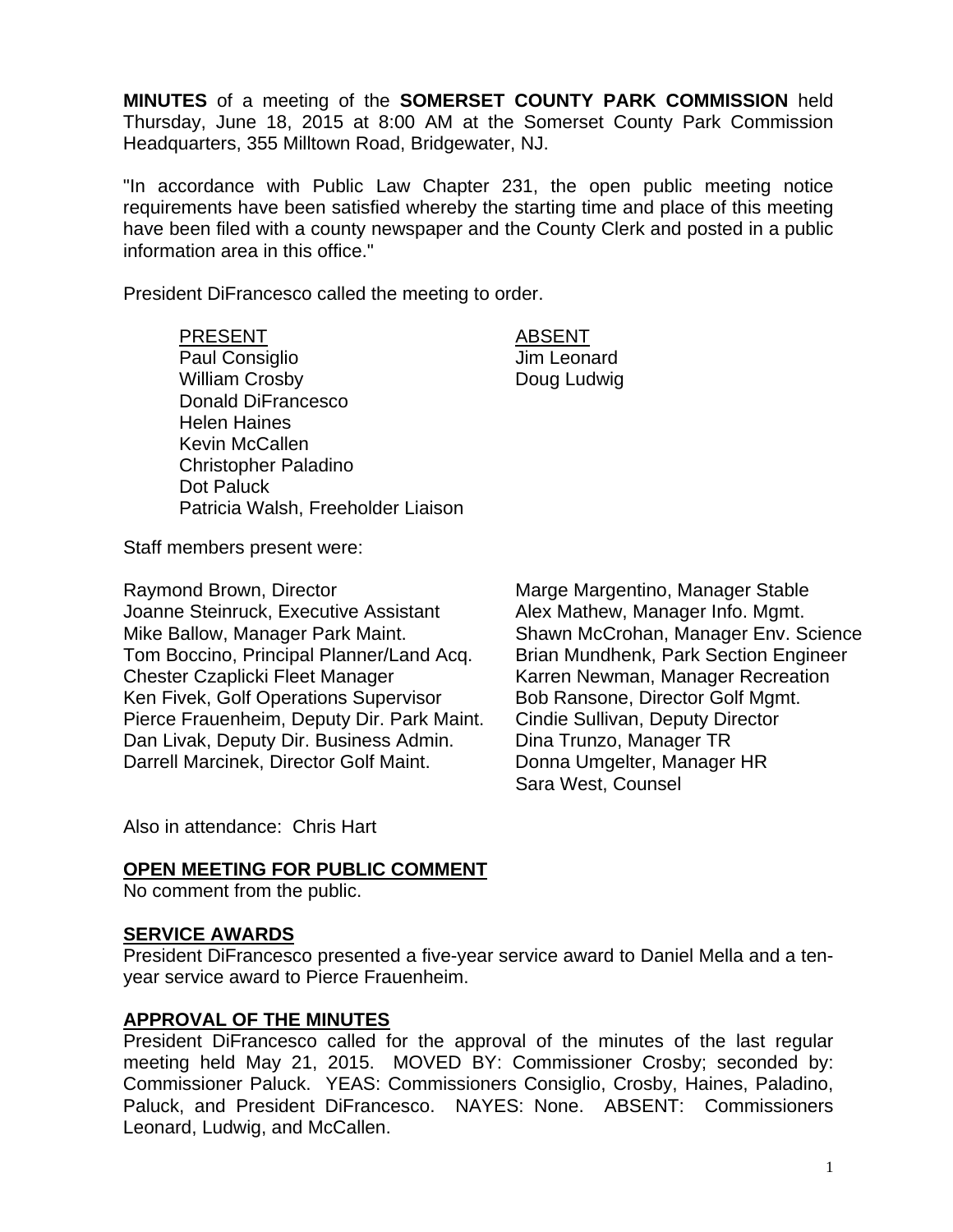# **APPROVAL OF BILLS FOR PAYMENT**

#### **Resolution R15-048 – Payment of Claims**

Resolution authorizing payment of bills for \$439,298.22 comprising of check numbers 2597-2622, 2623-2633, 2639-2702, 2703-2750, and 2753-2814. MOVED BY: Commissioner Crosby; seconded by: Commissioner Haines. YEAS: Commissioners Consiglio, Crosby, Haines, Paladino, Paluck, and President DiFrancesco. NAYES: None. ABSENT: Commissioners Leonard, Ludwig, and McCallen.

#### **DIRECTOR'S REPORT**

Director Brown submitted a report for the month of May 2015.

## **COMMISSIONER CORRESPONDENCE**

- 1. Letter from the 4-H Association outlining the unacceptable proposals and offering to meet with the Commissioners and senior staff.
- 2. Letter from Jessie Havens sending a photo of the Girl Scouts daffodil project.

Resolution R15-049, Adopting the 2015 Operating Budget was taken out of the Consent Agenda:

Director Brown reported that developing the budget was a long, difficult process. The Park Commission began with a two million dollar deficit. Several reasons contributed to this. Golf revenue was \$600,000 less than anticipated, due mainly to weather in 2014. Less revenue now means that we can't anticipate that revenue for 2015. Then because we didn't meet our projected revenue, we had to use the \$800,000 surplus at the end of the year to pay bills during the last quarter of the year, leaving us with almost no surplus to help balance the 2015 budget.

In addition, the cost of health benefits increased. The original proposal of a 24% increase was negotiated down to 9.78%; an increase of approximately \$300,000. The JIF costs increased as well. And new parks were opened in 2014; Skillman and East County, which increased operating costs.

The Park Commission has worked with the County and the Freeholders, and the Freeholders generously increased the Park Commission allocation. Ray stated that was very much appreciated. Staff has been terrific with cutting back on the operating expenses. It has been a difficult year and the Park Commission was forced to change major events such as the July  $4<sup>th</sup>$  fireworks, the Concert Series, and the 4H Fair. The fireworks will be held, thanks to the Freeholders. Concert Series will have five concerts instead of ten thanks, to the Park Foundation. The 4H Fair continues to be in discussion.

This is also a new contract year for the Commission's labor unions. Negotiations with the three Teamster units continue. President DiFrancesco commented that he is using this year to better understand the budget. The Park Commission and the County provide terrific services to the residents of Somerset County. President DiFrancesco will continue to work with the Freeholders and County to better personally understand the process. The population continues to grow in Somerset County and so do the responsibilities of the Park Commission to provide the great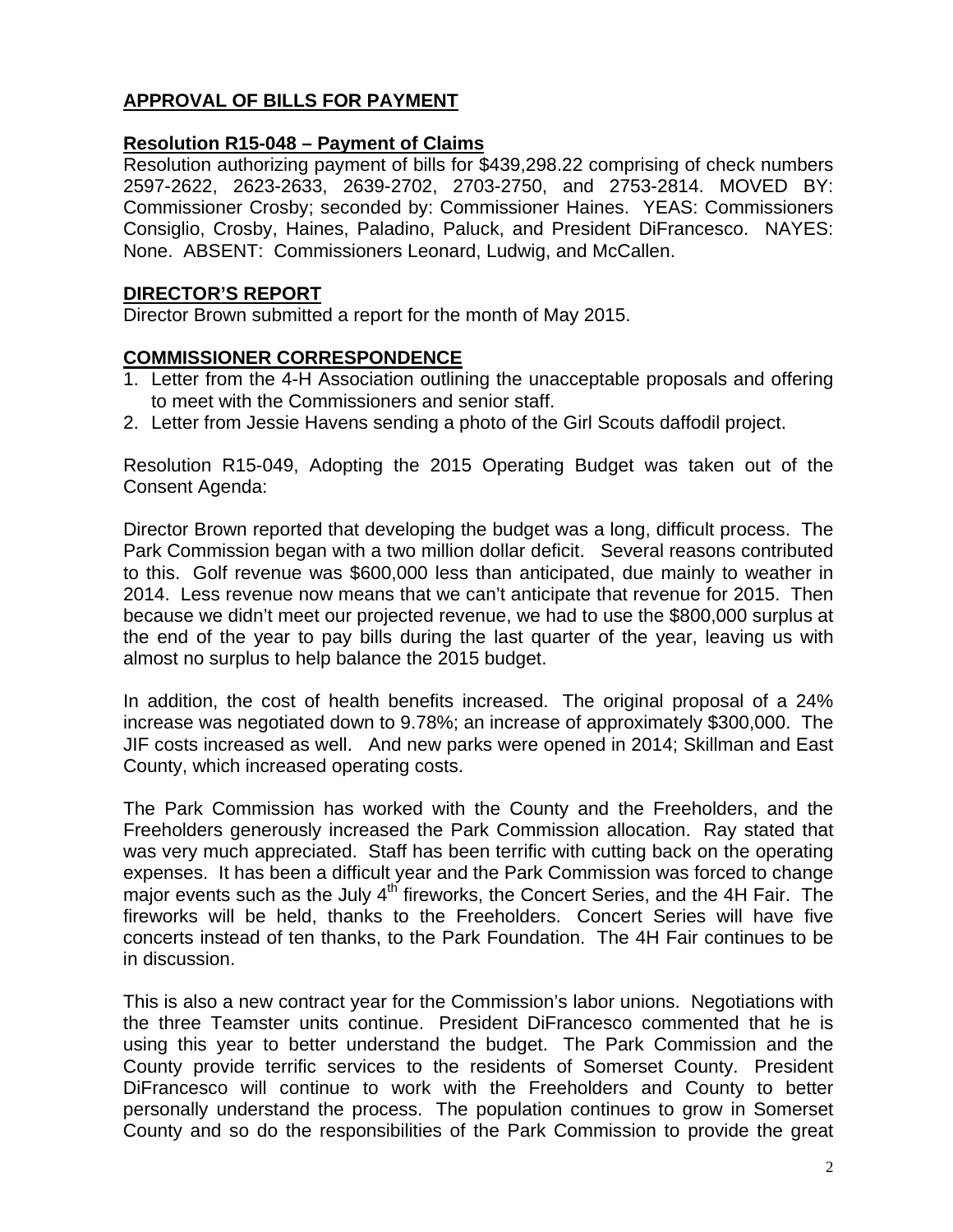services everyone has come to enjoy. The staff and Ray are committed to keeping those great services. President DiFrancesco thanked the staff and Freeholders for the time spent on putting the budget together. Commissioner Haines commended Ray and the senior staff for all the work on the budget. She indicated the Park Commission continues to provide excellent programs. Commissioner Consiglio expressed similar sentiments. Freeholder Walsh commented that this budget year was a painful one. The budget was tight on all County agencies as they struggle to stay within the cap limits The freeholder indicated the Park Commission is a "gem". The Freeholders want to keep all the quality programs that the Park Commission offers. A lot of hard work went into it getting the budget completed. Freeholder Walsh thanked the staff for their assistance and understanding.

## **Resolution R15-049 – Adopting the 2015 Operating Budget**

Resolution adopts the 2015 Operating Budget. The total budget is \$19,250,422. Total anticipated revenue is \$9,624,800. Applied surplus is \$275,024 and the Freeholder appropriation is \$9,350,598. MOVED BY: Commissioner Crosby; seconded by: Commissioner Paladino. YEAS: Commissioners Consiglio, Crosby, Haines, McCallen, Paladino, Paluck, and President DiFrancesco. NAYES: None. ABSENT: Commissioners Leonard and Ludwig.

## **CONSENT AGENDA**

#### **RESOLUTIONS**

The following resolutions were MOVED BY: Commissioner Crosby; seconded by: Commissioner Consiglio. YEAS: Commissioners Consiglio, Crosby, Haines, McCallen, Paladino, Paluck, and President DiFrancesco. NAYES: None. ABSENT: Commissioners Leonard and Ludwig.

# **Resolution R15-050 – Adopting Revised Flying Field Rules and Regulations**

Resolution revises the Flying Field Rules and Regulations.

#### **Resolution R15-051 – Award of Third Year of a Five-Year Contract for Ice Cream/Soft Ice Concession Services**

Resolution awards a contract to Josefa, Inc. The third-year concession fee is \$1,750.00.

## **Resolution R15-052 – Authorizing the Second Year of a Two-Year County Contract for Uniforms**

Resolution awards a contract to Bob's Uniform Shop, Inc., DOT Designing, Flemington Department Store, The Glove and Safety People, Metuchen Center, and Specialty Graphics, LLC.

## **Resolution R15-053 Authorizing the First Year of a Three-Year County Contract for Maintenance and Repair of Heating, Ventilation, and Air Conditioning (HVAC Systems) at all Park Locations**

Resolution authorizes Ramas Climate & Refrigeration, LLC.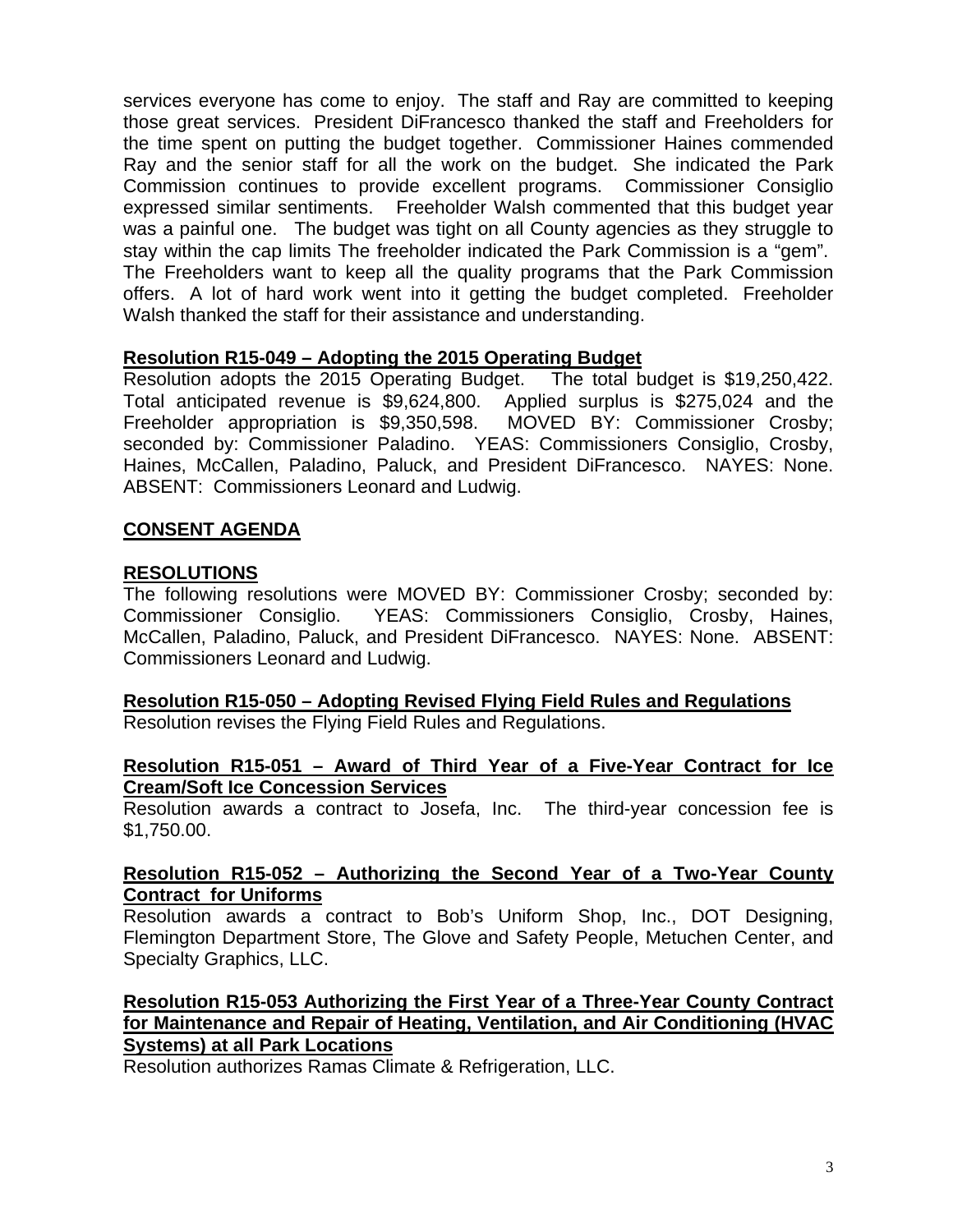## **Resolution R15-054 – Award of Contract for Removal and Installation of Fencing**

Resolution awards a contract to Fox Fence Enterprises for fencing at Torpey Park bleacher enclosure, Torpey Park soccer field, Torpey Park baseball field, Torpey Park softball field, and Colonial Park maintenance drive. The cost is not to exceed \$25,799.64.

## **COMMITTEE REPORTS**

#### **FINANCE/BUSINESS ADMINISTRATION**

President DiFrancesco, Chair of the Committee, submitted a report for the month of May 2015.

Dan Livak, Deputy Director Business Administrator reported that May has been a good revenue month.

#### **HUMAN RESOURCES**

Commissioner Consiglio, Chair of the Committee, submitted a report for the month of May 2015.

Donna Umgelter, Manager Human Resources reported that after 15 years of service receptionist, Helayne Camella will be retiring at the end of June. The position will be filled by two part time employees.

#### **LEISURE SERVICES**

A report was submitted for the month of May 2015.

Cindie Sullivan, Deputy Director reported that facilities are all open for the season. Warrenbrook Pool, Colonial Park putting course, and tennis courts are active. TR, EEC, and Stable camps will begin next week. Cindie commented that if you have not already confirmed your attendance to the Park Foundation brunch, please let her know. Cindie thanked the Commissioners for their support.

#### **GOLF MANAGEMENT**

Commissioner Paluck, Chair of the Committee, submitted a report for the month of May 2015.

Bob Ransone, Deputy Director Golf Management reported that he receives numerous compliments on all of the golf courses. May was the largest revenue maker ever with \$1.2 million. Bob announced that Commissioner Paluck has been elected as the Captain of the United States Golf Association's Women's World Amateur Team in Cancun, Mexico in 2016.

#### **INFORMATION MANAGEMENT**

Commissioner McCallen, Chair of the Committee, submitted a report for the month of May 2015.

Dan Livak, Deputy Director Business Administrator reported that projects are ongoing.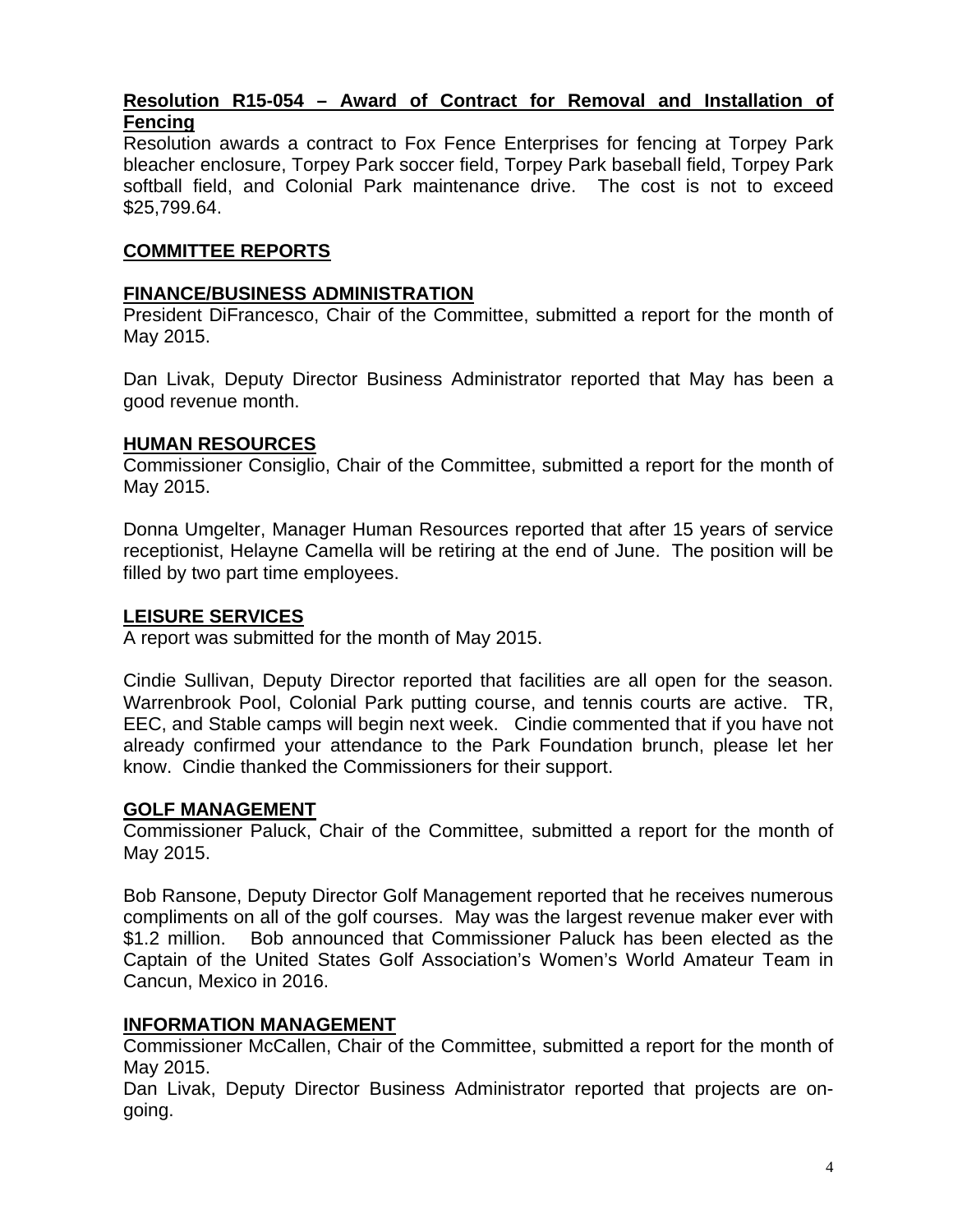## **VISITOR SERVICES**

Commissioner Crosby, Chair of the Committee, submitted a report for the month of May 2015.

Dan Livak, Deputy Director Business Administrator reported that National Trails Day had 20 volunteers.

# **PROPERTY MANAGEMENT**

Commissioner Crosby, Chair of the Committee, submitted a report for the month of May 2015.

# **PLANNING AND LAND ACQUISITION**

Commissioner Haines, Chair of the Committee, submitted a report for the month of May 2015.

Tom Boccino, Parks Section Principal Planner, Land Acquisition reported that Green Acres has awarded a grant of \$1.375 million for new acquisition projects. It is the largest single amount awarded to a single entity in this funding round. Commissioner Haines commented that the County Open Space program continues to amaze.

# **CAPITAL FACILIITES – CONSTRUCTION and ENGINEERING**

Commissioner Paladino, Chair of the Committee, submitted a report for the month of May 2015.

Director Brown reported that he has recently met with Park Commission Treasurer Nick Trasente regarding Capital projects and the consolidation of old capital balances. One major new project involves the long anticipated widening of the Natirar driveway that will be completed through the consolidation of old capital balances. There will be a meeting this morning with the County Engineering staff to match current allocations to projects that are priorities.

# **PARK MAINTENANCE & HORTICULTURE**

Commissioner Consiglio, Chair of the Committee, submitted a report for the month of May 2015.

Pierce Frauenheim, Deputy Director reported that staff is preparing for the July  $4<sup>th</sup>$ fireworks. The horse rings will have new fencing for the 4H Fair. Rose Day Festival was a huge success. Colonial Park was voted one of the top ten romantic places in New Jersey by the Star Ledger newspaper. Rudolf W. van der Goot garden has won the 2015 World Federation of Rose Societies' Garden of Excellence award. The garden was nominated by a member of the Jersey Shore Rose Society. Park staff was recognized by the Central Jersey Stream Team Association for their work in removing more than 1,500 tires from the Raritan River. Commissioner Consiglio acknowledged Pierce and his staff on the great work they do.

# **AUDIT COMMITTEE**

Dan Livak, Deputy Director Business Administrator reported that the auditors were awaiting one piece of information that was provided yesterday. The draft of the Audit Report will be ready for approval shortly by the Finance Committee.